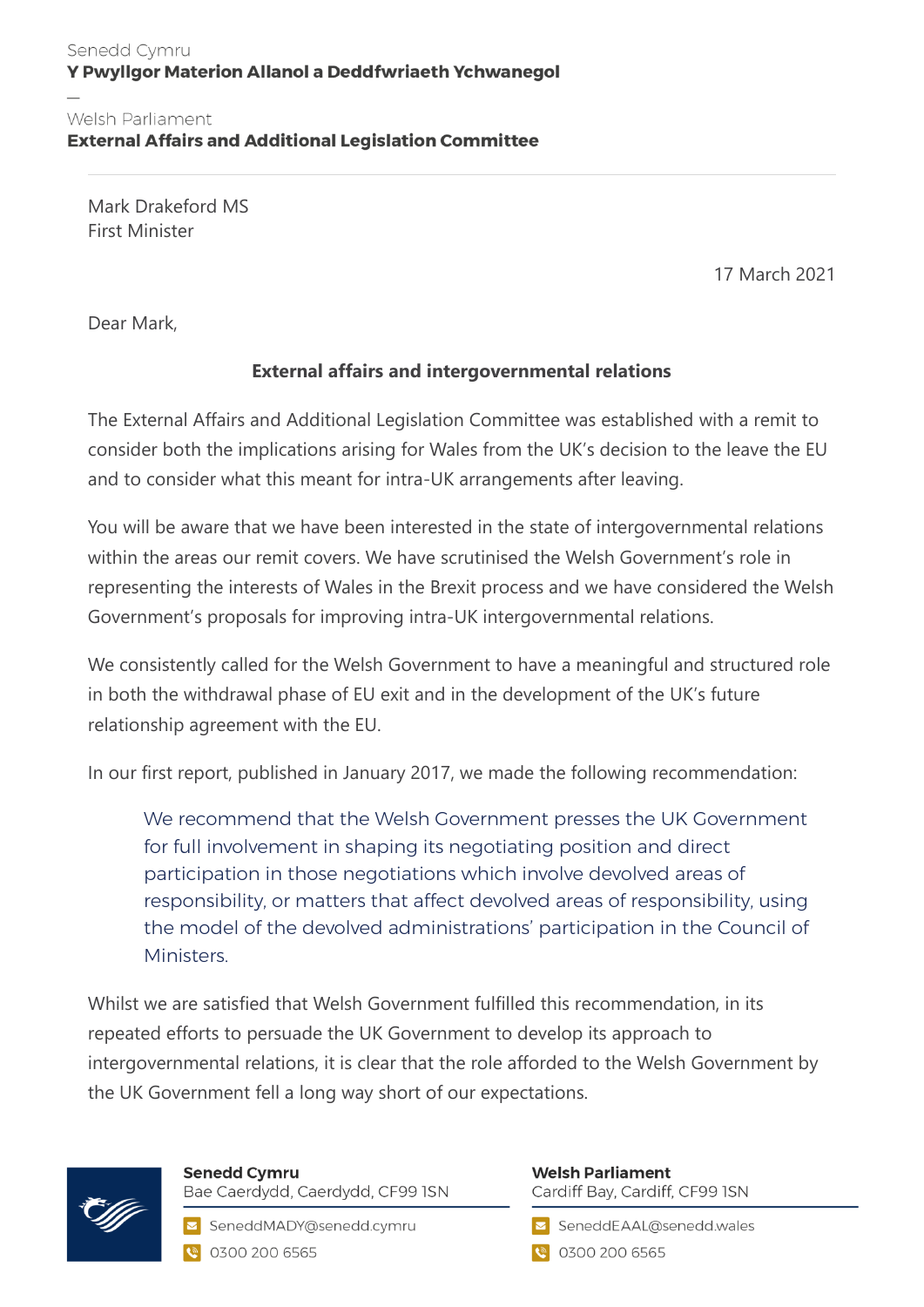In terms of structure, whilst there have been some minor structural developments (for example, the creation of JMC EN and a new Ministerial Forum on Trade) the overall impression that we have is that that the state of intergovernmental relations has worsened over the course of the five-years of this Senedd.

The UK Government's policy decisions in relation to the UK Internal Market demonstrate this. This showed a move away from the consensus-centred approach to developing common frameworks as a means of managing the UK's internal market. Through the UK Internal Market Act 2020, the UK Government decided to place new top down restrictions on both the legislative competence of the Senedd and limit the practical effect of future laws that the Senedd might choose to pass in a range of devolved areas.

As with many other aspects of the process of legislating for Brexit, this legislation places the interests of England first by providing UK Ministers, who act for England only in devolved areas of policy, with significantly greater powers than the Ministers of the UK's other nations.

Our early work on scrutiny of Frameworks has started to open a window on retained EU law and how this affects devolution compared to the situation when EU law applied. It will be important to ensure that the Frameworks do not compound any imbalance in power between the respective governments of the UK's four nations.

We have raised concerns about the way in which the Welsh Government relied on the UK Government to lead on many aspects of the process of legislating for Brexit. This includes much of the secondary legislation required to prepare the statute book, but also significant devolved policy areas such as agriculture and the environment. We remain of the view that this approach disadvantaged the Senedd and that it reduced the Welsh Government's control over the process.

A further area of concern to us is the replacement for EU funding. We are concerned about the powers the UK Government has taken, against the wishes of the devolved administrations, to invest directly in areas of devolved policy. We are further concerned that the long-established role for the Welsh Government in distributing regional funding is to be performed by the UK Government in future. This represents a significant shift in terms of removing a crucial policy tool from the Welsh Government and placing it instead in the hands of the UK Government. It is another action that diminishes devolution and further frustrates efforts to develop good intergovernmental relations.